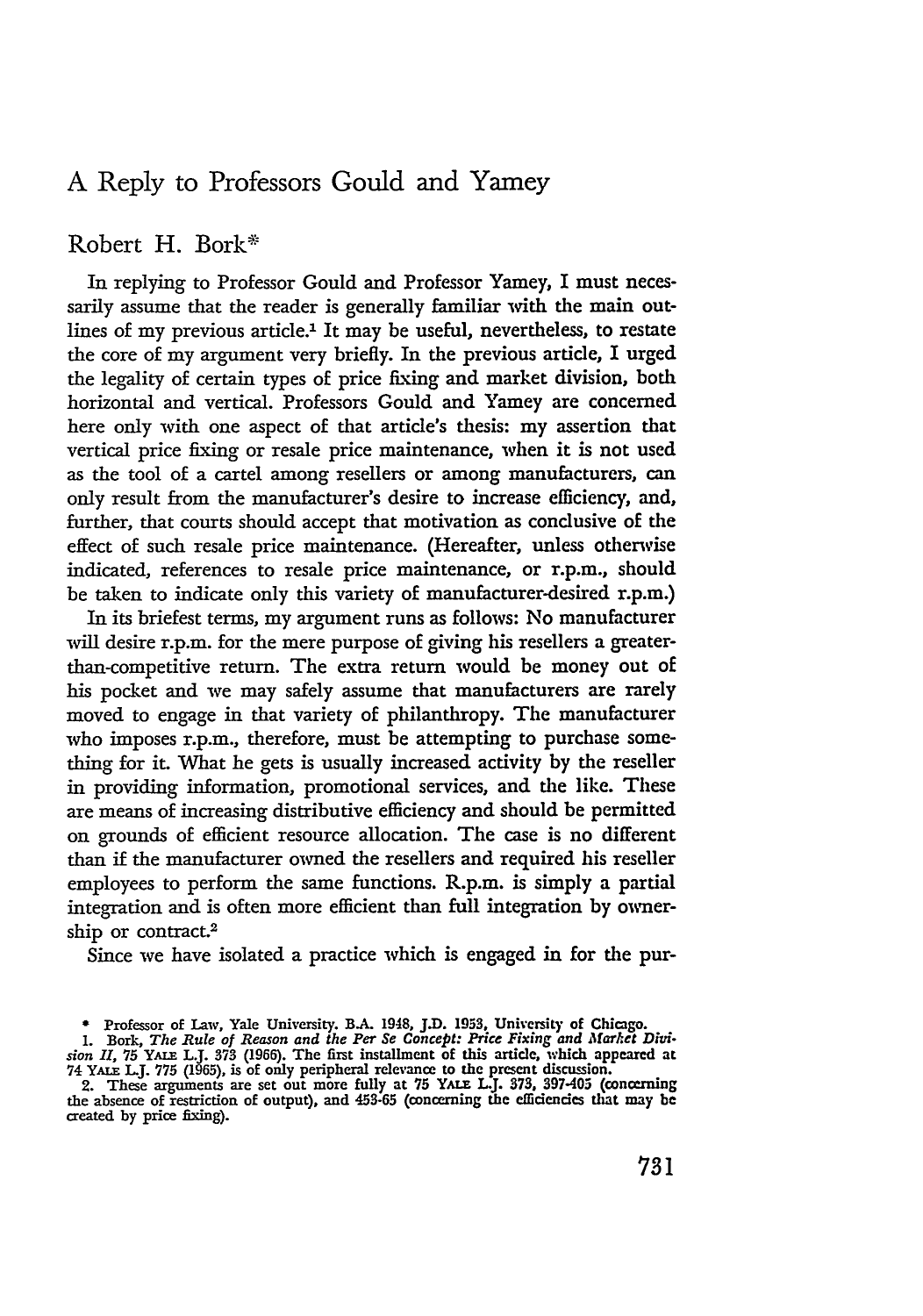pose of creating efficiency, courts and legislatures ought to view r.p.m. as no different from any other normal business decision. Courts and legislatures are no more competent to judge the manufacturer's selfinterest in this case than they are in any other, e.g., the purchase of machinery for a particular plant.3

Professor Gould and Professor Yamey agree that r.p.m. may create efficiency but they argue that it does not necessarily do so. I will attempt to reply to their specific objections in sections which parallel the divisions of their paper. But I would suggest preliminarily that their objections, even if valid, do not constitute adequate support for their policy recommendation. Since Gould and Yamey think manufacturer-desired r.p.m., depending on the circumstances, may either increase or decrease output, their first task should be to ask whether these varieties can be segregated and handled differently at an enforcement cost which is justified by the benefits. If not, their second task should be to estimate whether on balance consumers would be benefited by outlawing all manufacturer-desired r.p.m. or none. Professors Gould and and Yamey do not appear to have built this bridge between their objections to my thesis and their suggested public policy.

I turn next to an examination of Gould and Yamey's specific objections.

#### I.

The first section of the Gould and Yamey paper offers four "counterexamples" to show that r.p.m. can restrict output. Analysis demonstrates, however, that these counter-examples do not make the showing the authors suppose.

*The first counter-example* supposes a manufacturer contemplating an advertising campaign through trade journals and the institution of r.p.m. as alternative means of gaining reseller support. Gould and Yamey contend that the advertising campaign, being a "fixed cost" because independent of output, could not lead to a reduction in the number of items sold, while r.p.m., being an addition to marginal cost, could.

This argument contains, I believe, two fallacies: (a) that the advertising campaign is a fixed cost; and (b) that in the r.p.m. example, a restriction of output has occurred.

*3. Id.* at 404.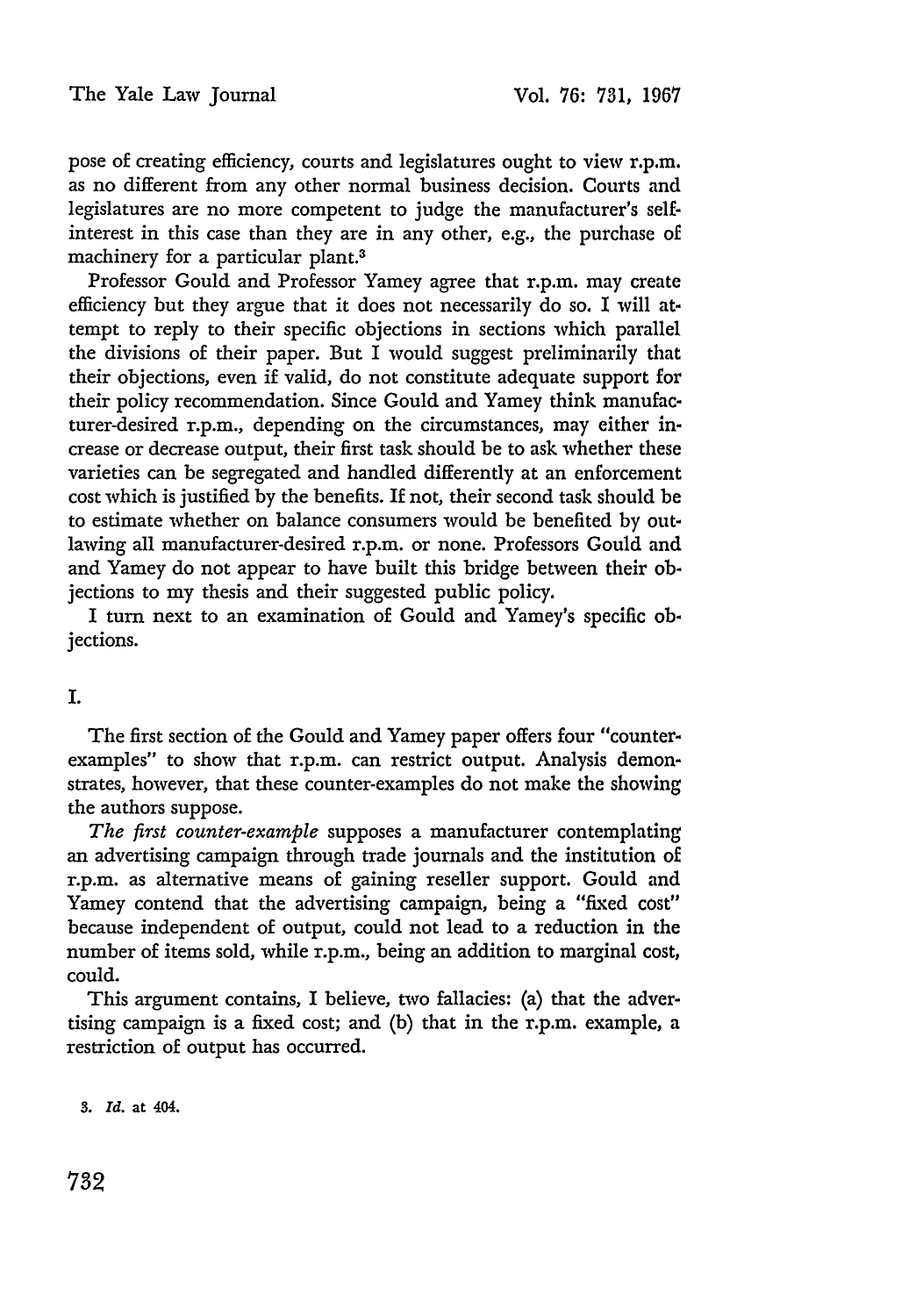#### Reply to Professors Gould and Yamey

The costs of the advertising campaign seem clearly classifiable as marginal. The manufacturer hypothesized by Gould and Yamey is certainly not faced with a stated and invariable expense for his advertising. His alternatives will range from a single one-line notice to multi-page, color advertisements running in every issue of the trade journal. The manufacturer will attempt to choose that combination which will result in an equation of his marginal costs and marginal revenue. In predicting this result, he will necessarily take into account the different costs of the different amounts of advertising. Within the limits allowed by his agreement with the trade journal, moreover, he will vary the amount of his advertising as the campaign proceeds and results exceed or fall below his expectations. Thus, advertising outlay will vary with sales. The added advertising cost of selling additional items must be calculated in making the total output decision. The same is concededly true of r.p.m. used as an inducement for retailers to provide additional promotional efforts. Both advertising and the purchase of promotional efforts through r.p.m., therefore, deserve to be classified as marginal costs.

Assuming success, both an advertising campaign and r.p.m. will shift the final demand and marginal revenue curves up and to the right and the manufacturer's total marginal cost curve (including the reseller's costs and markup) up and to the left. The new intersection of marginal cost and marginal revenue seems likely, on intuitive grounds it must be admitted, to lie to the right of the old intersection, signifying a larger production and sale of the manufactured article. My argument, however, does not depend upon the probability of this result. Admittedly, the curves can be drawn so that the new intersection is to the left of the old, signifying a smaller production and sale of the manufactured article. This situation may, moreover, be more profitable to the manufacturer. It follows that, in some circumstances, both advertising and r.p.m. might conceivably lead to fewer sales of the manufactured article, and individual consumers would then pay more, than if advertising and r.p.m. had not been used. It does *not* follow, however, that output is lower or prices higher. The composition of the product has changed. Using r.p.m. as the example, the manufacturer has purchased and added to his manufactured article the information and promotion supplied by the reseller. This change in the composition of the product offered the consumer will require that resources be bid away from other employments. Perhaps some resources will be released to other employments. But if the new product proves more profitable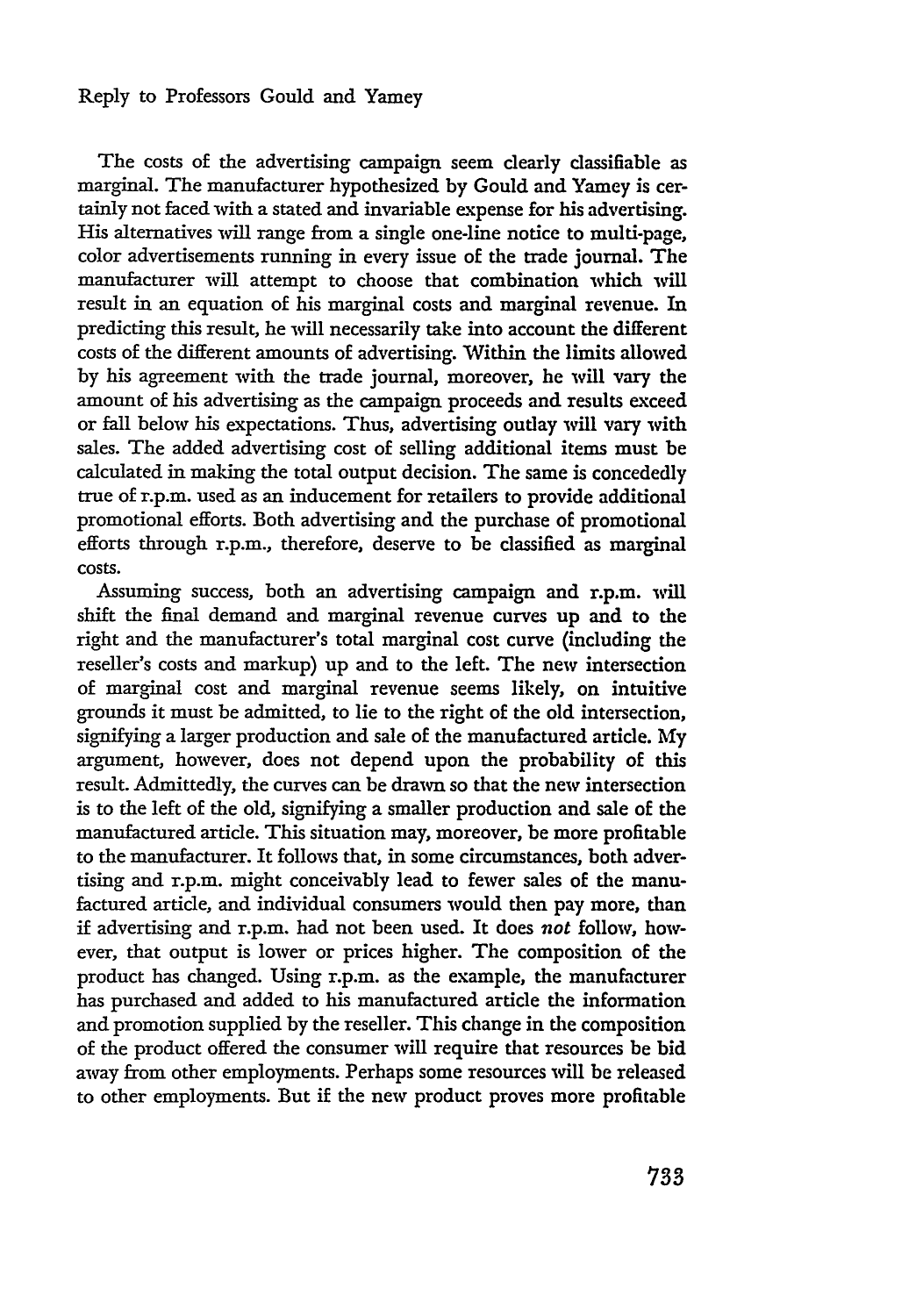it means that consumers prefer the new allocation of resources. That in turn means the output of the economy has increased.<sup>4</sup>

Such changes in product composition are a general means of economic progress. Thus, when a truck manufacturer switches from selling trucks to selling trucks plus reseller-provided information, it is precisely the same thing as if he had switched from offering a strippeddown model to a model with a variety of extra features. This, in turn, is no different from the changeover in the razor blade industry from carbon steel to stainless steel blades. Perhaps these changes would in some cases lead to the sale of fewer trucks and fewer razor blades, but it would be fallacious to contend that output had been restricted and that the law should require the manufacturers to switch back to the stripped-down truck and the carbon steel razor blade. The analysis is the same when r.p.m. is used to get resellers to perform functions they would not otherwise perform.5

*The second counter-example* assumes a case in which all manufacturers independently use r.p.m. as a sales-increasing device but find that they have neutralized each other's efforts so that industry sales and profitability decline. The fallacy of this counter-example lies, I believe, in the assumption that the new, less profitable situation can be stable. Since we have assumed that all manufacturers are worse off after the institution of r.p.m., the situation portrayed must be one in which not all consumer demand is primarily information- or promotion-elastic; rather, a significant segment of demand must be primarily price-elastic. It will, therefore, pay at least some manufacturers and some retailers to offer some articles without r.p.m. Some manufacturers may, as is common, take advantage of both segments of consumer demand by

4. A source of confusion here is the failure to distinguish between cases in which It is meaningful to regard the production and sale of fewer items as a restriction **of** output and those in which it is not. We speak of a cartel as restricting output, but we are referring to the means by which it creates or increases a divergence between price and marginal cost and so makes the value of the marginal product of resources in the car-<br>telized industry higher than their value elsewhere. This misallocation of resources does not occur when the number of units produced declines because of a change in the com- position of the product with a concomitant increase in its price. In such cases, the **rele**vant output change is not that of the industry, but that of the economy, and that change is inevitably upward. (The theory of second best suggests exceptions to this statement, but I attempt to show at pp. 740-42, *infra*, why second best must be regarded as irrelevant<br>to the enforcement of the antitrust laws.)

5. In note 6 of their paper, Gould and Yamey state that r.p.m. may push outward the upper part of the demand curve and make it less price-elastic. They conclude incorrectly that this permits the possibility that the profitable institution of r.p.m. leads to a lower output. They have overlooked here the same point discussed in the text: the addition of services creating prestige or giving information is a change in the composition of the product the consumer buys. In this example, too, the number of physical items sold may conceivably decrease, but the total output of the economy will increase.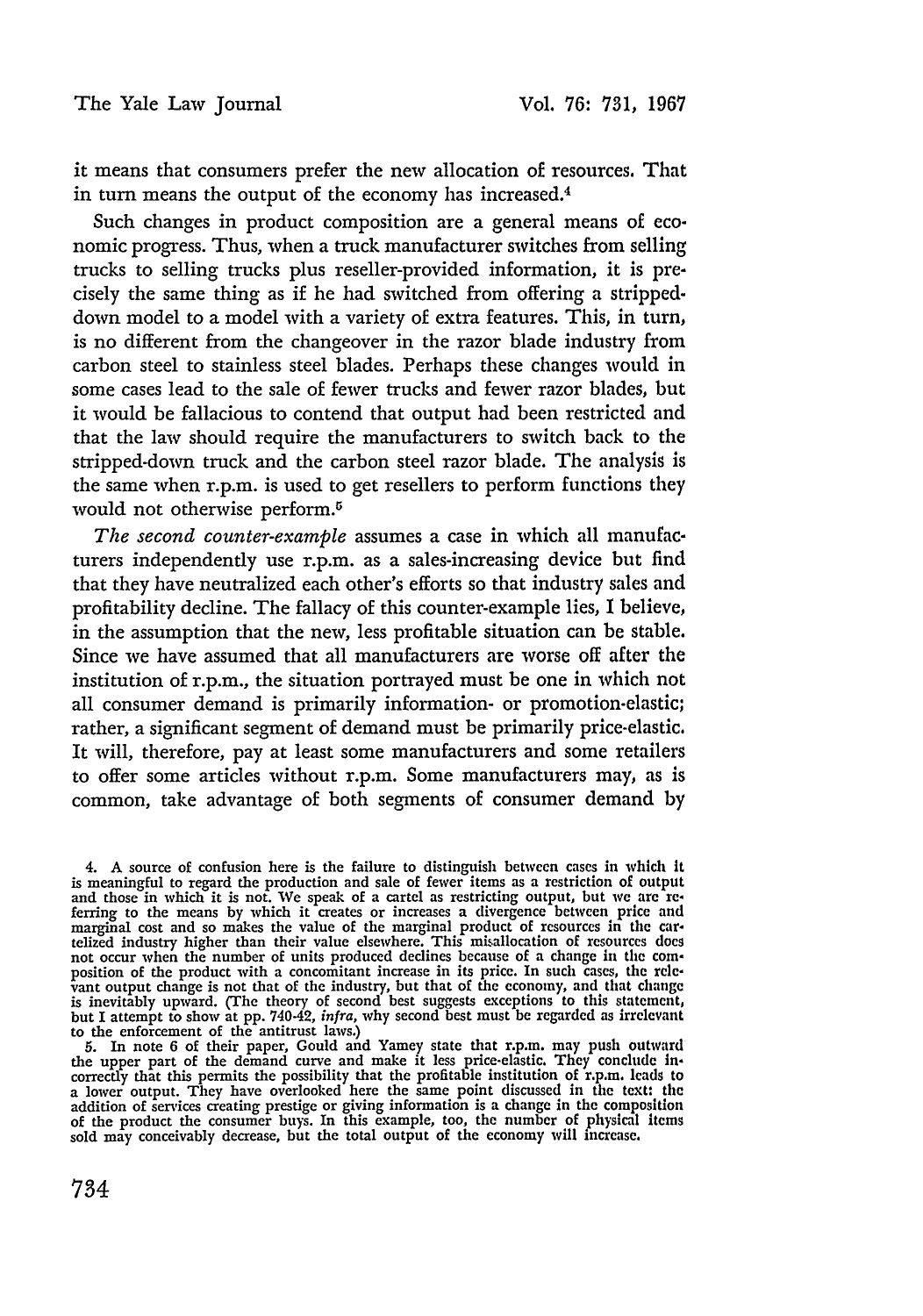offering one brand that is price maintained and one that is not. Many retailers will find it profitable to carry both types of goods, reserving their selling effort for the price-maintained brands. It is hardly to be believed that where a significant price-elastic demand exists both manufacturers and retailers will refuse to maximize returns by meeting it.6

*The third counter-example* is designed to show that "a monopolist manufacturer can use r.p.m. to preserve or strengthen his monopoly position and so restrict output." I do not think the case is made. Gould and Yamey advance the argument that the manufacturer may use r.p.m. to slow the growth or impede the entry of large-scale resellers, who can prevent him from extracting monopoly returns by threatening to develop alternative sources of supply. In such a situation, one may agree, the monopolist manufacturer would like to impede the entry or further growth of large-scale resellers. But r.p.m. seems an inappropriate tool for that purpose. The possibility of entry at both the manufacturing and retailing levels is necessarily assumed, and the use of r.p.m. seems, if anything, likely to hasten such entry.

The fallacy of this counter-example is seen most clearly if we look at a case in which, but for alleged entry-barring effects, the monopolist manufacturer would not use r.p.m. because his product is best sold by price appeal alone. The least costly method would be to set the resale price so that small resellers were given only a competitive return. Largescale resellers, who by hypothesis are able to pay less to the monopolist but are subject to the same resale price restrictions, would then make a greater-than-competitive return on each unit sold. Both classes of resellers, however, would welcome a new entrant in manufacturing.

Small resellers would prefer a new entrant because rivalry in manufacturing would lower the price they pay. Gould and Yamey do not explain why such resellers are not able to encourage alternative sources of supply. Nor do they explain why encouragement is needed. The existence of a monopoly return on sales to small resellers should be encouragement enough to potential entrants in manufacturing. Largescale resellers, though enjoying a higher margin per unit, would be unable because of r.p.m. to use lower resale prices to achieve the large volume which was the sole purpose of their large scale. Many of these resellers will want a supplier of non-price-maintained goods. The mo-

**<sup>6.</sup>** In an aside, Gould and Yamey (at note **7** of their paper) remark that my statement that "reseller pressure for a manufacturer-imposed restraint' cannot **be** effective "without actual reseller cartelization" is "not convincing." It could conceivably **be** bias, but upon rereading my argument **(75** YALE L.J. **373,** 410 n.73), I find it compelling.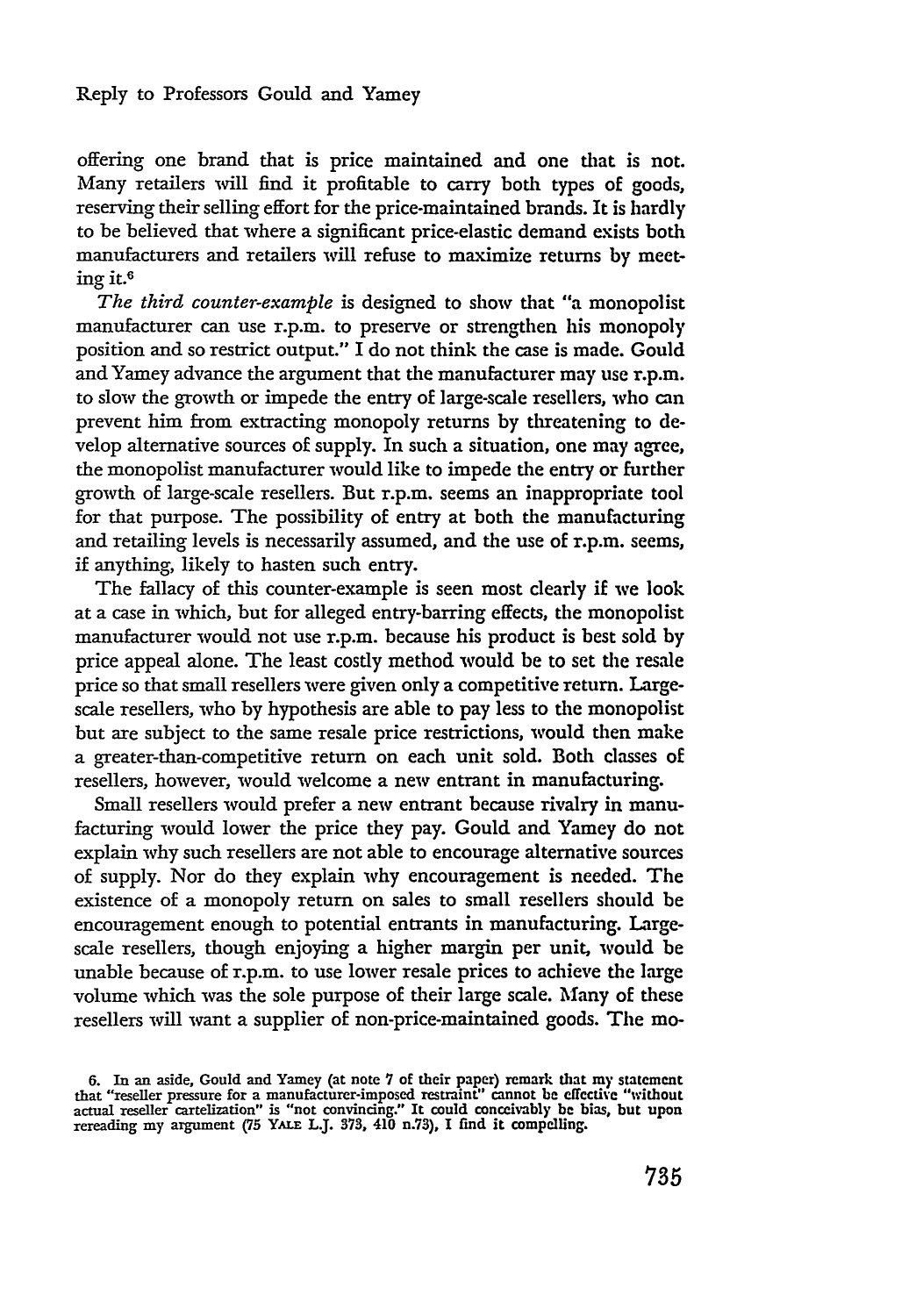nopolist manufacturer's use of r.p.m. in these circumstances would appear to be a blunder since it would make small resellers no less receptive to a new entrant and large-scale resellers more so.

Nor is the analysis changed if the large-scale resellers have not appeared but are about to do so. Such outlets (e.g., discount stores) typically sell a wide range of items and the existence in some lines of monopolist manufacturers using r.p.m. should merely whet their appetites to enter, develop alternative sources of supply (their ability to do so is crucial to Gould and Yamey's counter-example), and take advantage of all resellers encumbered **by** r.p.m.

The monopolist manufacturer's use of r.p.m. might also make entry more attractive at the manufacturing level. The manufacturing entrant's resellers would be able to undersell the r.p.m.-encumbered resellers of the ex-monopolist and hence expand the new manufacturer's share of the market more rapidly. If the potential entrant foresaw that the monopolist manufacturer would abandon r.p.m. as soon as a rival appeared, the use of r.p.m. would be neutral. Thus, in no case does r.p.m. seem to discourage entry and in some it seems likely to make entry more rapid.7

In note 9 Gould and Yamey cite MONOPOLIES COMMISSION, REPORT ON THE SUPPLY OF WALLPAPER (London 1964) for "a discussion of a different way in which r.p.m. practised by a monopolist can serve to preserve a monopoly position." The facts offered by the Commission, however, suggest that the "monopoly" in one mode of distribution **was** due to the superior efficiency attributable to r.p.m. and the scale of operation of the dominant manufacturer. Wallpaper is sold to the English public through decorators and through retail shops. **A** purchaser from a decorator chooses from a pattern book and the decorator orders the chosen design from a pattern book merchant, paying retail price less a discount, and charging his client retail price. The dominant wallpaper manufacturer fixes the price at which its paper is sold by the merchant to the decorator. The reason **seems** plain from the description of the merchant's functions. The merchant buys the wallpaper for his pattern books, pays for printing a number and price on the back of each pattern, pays for covering and binding the books, and distributes them free of charge to decorators<br>The pattern books remain current for two years and during that period the merchant<br>accepts the obligation to supply decorators on short any pattern in the book. He also accepts the loss of selling off at very low prices any stock left on hand at the end of the period. R.p.m. seems the most efficient way the manufacturer can make sure the merchant is compensated for performing these functions. He would surely not perform them if decorators could accept his services and then purchase elsewhere at lower prices from a merchant who had incurred no such costs.

This is the familiar use of r.p.m. to prevent the "free ride." See citation in note 8 *infra*.<br>The Commission objected to the dominant manufacturer's use of r.p.m. for two reasons: (1) Smaller manufacturers with fewer pat it up. The first objection is to an economy of scale. From a consumer viewpoint it makes<br>no sense to destroy the efficiency of a particular mode of distribution merely because<br>only one manufacturer has the resources to eng of monopoly upon consumers for the sake of avoiding the appearance of monopoly. The Commission's second point contradicts its first, for we are told decorator distribution<br>is losing the competitive struggle with retail shop distribution. If so, the amount of

**<sup>7.</sup>** The analysis here also disposes of the suggestion in note **8** to Gould and Yamey's paper that oligopolists might non-collusively employ r.p.m. to impede entry.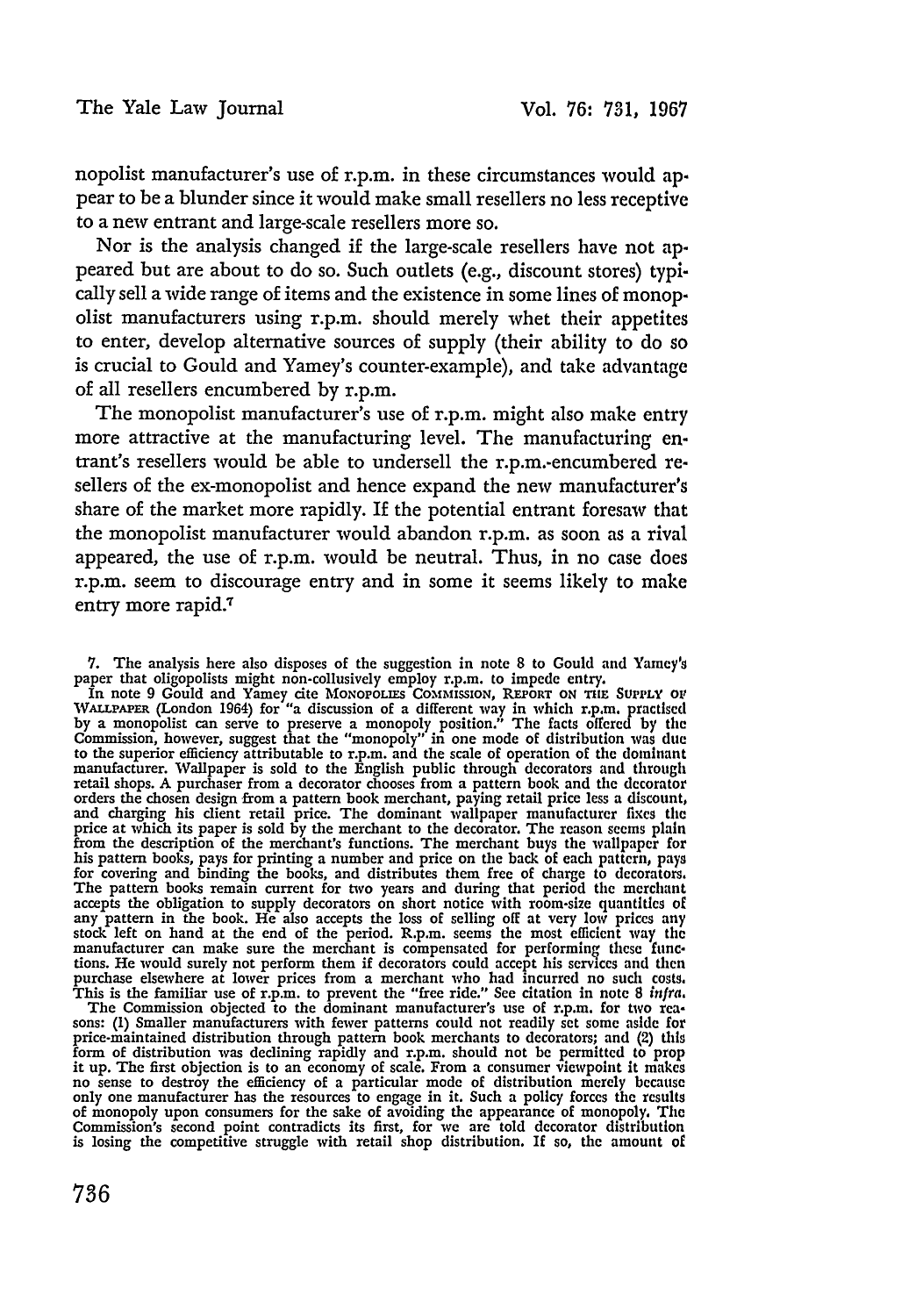#### Reply to Professors Gould and Yamey

Perhaps Professors Gould and Yamey have misinterpreted the common phenomenon of a manufacturer struggling to enforce r.p.m. upon new discount houses. Unfortunately for their explanation, many such manufacturers can, by no stretch of the imagination, be called monopolists. A more likely explanation than theirs is that the manufacturers involved were attempting to obtain promotional efforts through r.p.m. which the discounters were not geared to provide. The discounters obtained a free ride on the efforts of other resellers and the effect was to decrease the reseller sales effort below the level desired by the manufacturers.<sup>8</sup>

*The fourth counter-example* is said to show that oligopolistic manufacturers may employ r.p.m. non-collusively to eliminate the alleged instability in the manufacturers' price level arising from competition at the retail level. Gould and Yamey appear generally to agree with my argument that r.p.m. would rarely be used as a means of policing a manufacturers' cartel. Yet the argument against the collusive use of r.p.m. to police a cartel is essentially the same as the argument against the non-collusive but consciously parallel adoption of r.p.m. to stabilize oligopolistic pricing. In fact, the use of r.p.m. in the latter case is even less likely since the added returns to oligopoly behavior are probably less than the returns added by cartel behavior and the costs of r.p.m. may be greater in the oligopoly situation.<sup>0</sup>

The argument in both the oligopoly and the cartel situation against the likelihood of producers using r.p.m. to stabilize non-competitive situations has two aspects. First, r.p.m. would not satisfactorily eliminate competition among retailers for consumer patronage or among manufacturers for favorable treatment by retailers. R.p.m.'s value to manufacturers lies precisely in the fact that retailers who may not compete

decorator distribution at any given moment still reflects the **preference** of some consumers for the services thus provided. There is no intelligible reason to destroy the efficiency<br>of that mode of distribution on the ground that only a minority of consumers want it. The Commission ignores the market's function of satisfying minority as well as majority preferences.

The Monopolies Commission's discussion does not make the point Gould and Yamey suggest. Rather it provides an example of the creation of efficiency by r.p.m. and of a mistaken governmental policy of destroying that efficie

<sup>8. 75</sup> YALE L.J. 373, 453-54, 430-38.<br>9. Returns are likely to be less because rational oligopolistic behavior without collusion is hardly likely to arrive at the best output and price decisions. Not only is this theoretica istic firms, presumably enjoying the added returns **of** oligopolistic behavior, find it worthwhile nonetheless to engage in illegal explicit collusion. Costs are likely to be higher<br>because consciously parallel behavior will be less likely to adjust r.p.m. as rapidly or as<br>accurately to changing demand and co collusion.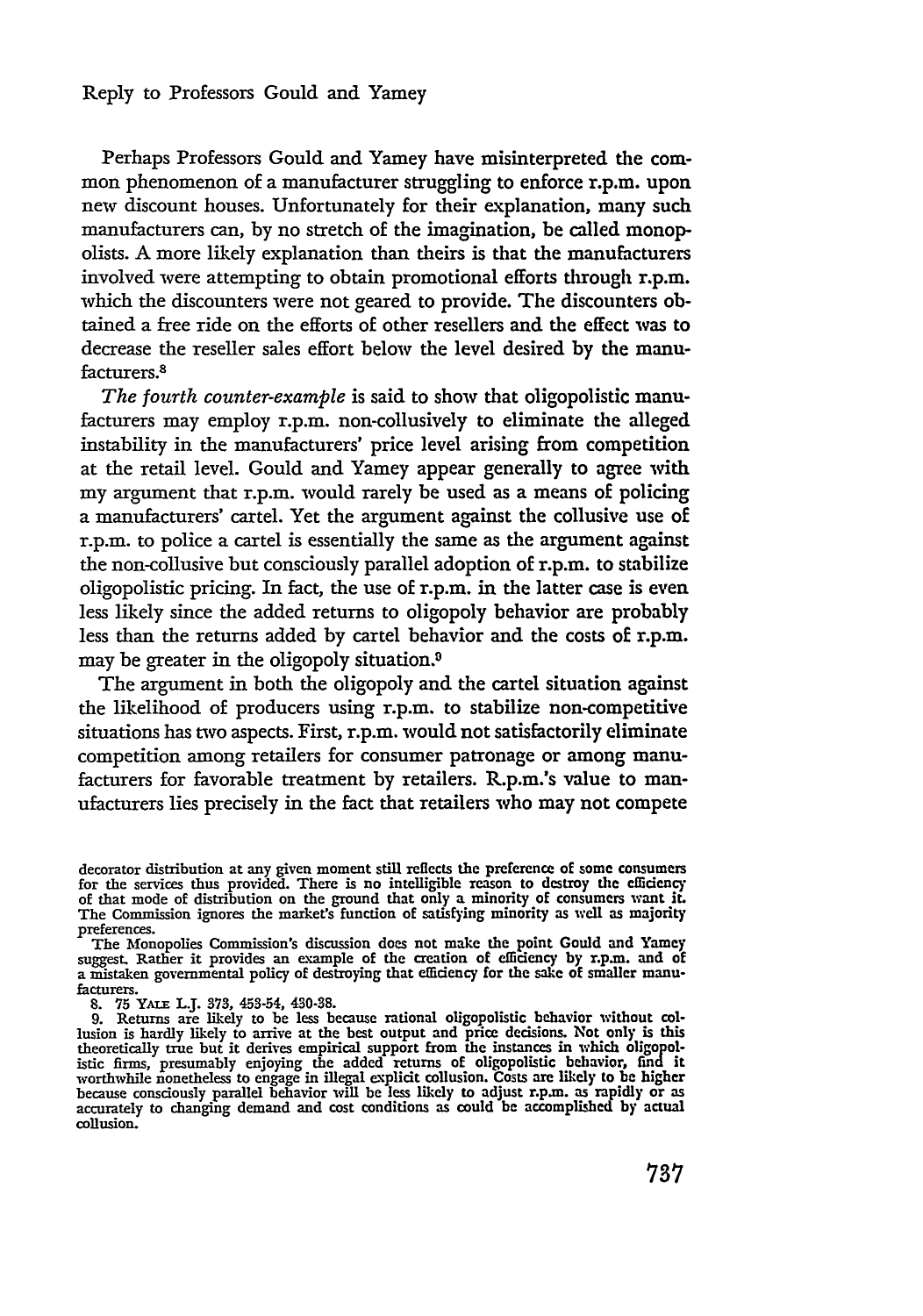on price are induced or forced to compete by offering information, promotional services, and the like. This automatic effect gives r.p.m. its value as an efficiency-creating device and tends to destroy its value as a competition-suppressing technique. Since competition at the retailer level would continue, any resultant instability at the manufacturing level would also persist. **A** manufacturer tempted to shade prices to help retailers meet price competition would be tempted under r.p.m. to shade prices to induce retailers to engage in promotional and other competition on his behalf. In the second place, the use of r.p.m. solely to eliminate competition would be attended by serious costs likely to swamp any slight gains in stabilization. To cite only two instances, some retailers would be getting more-than-competitive returns at the manufacturers' expense and adjustments to changing market conditions would be delayed and complicated by the necessity of arriving at a new, difficult-to-predict, oligopoly solution.

These arguments closely parallel those made in my prior article about the use of r.p.m. to stabilize a manufacturers' cartel<sup>10</sup> and I will not lengthen this reply by repeating them in full. The modifications necessary to adopt the arguments to the oligopoly situation suggested by Gould and Yamey seem minor and obvious.

The four counter-examples deployed by Professors Gould and Yamey do not, it seems to me, withstand analysis. I believe, therefore, that they leave intact my thesis that manufacturer-desired r.p.m. does not reduce output and should be lawful.

#### II.

In the second section of their paper, Gould and Yamey advance four arguments to support the propriety of judicial supervision of r.p.m. even where it is practiced with the purpose of creating efficiency. The four arguments are: **(1)** Courts may properly supervise and correct the decision of a manufacturer to use r.p.m. because r.p.m. involves manufacturer supervision of reseller business decisions; (2) though r.p.m. may create efficiency when first instituted, it may be difficult for the manufacturer to get rid of when changing conditions make it inefficient; (3) if all manufacturers in an industry use r.p.m., none of them is experimenting with other modes of distribution; and (4) manufacturers who institute r.p.m. are usually, perhaps even always, wrong about their own best interests. I will discuss these points in order.

**10.** *Id.* at **411-15.**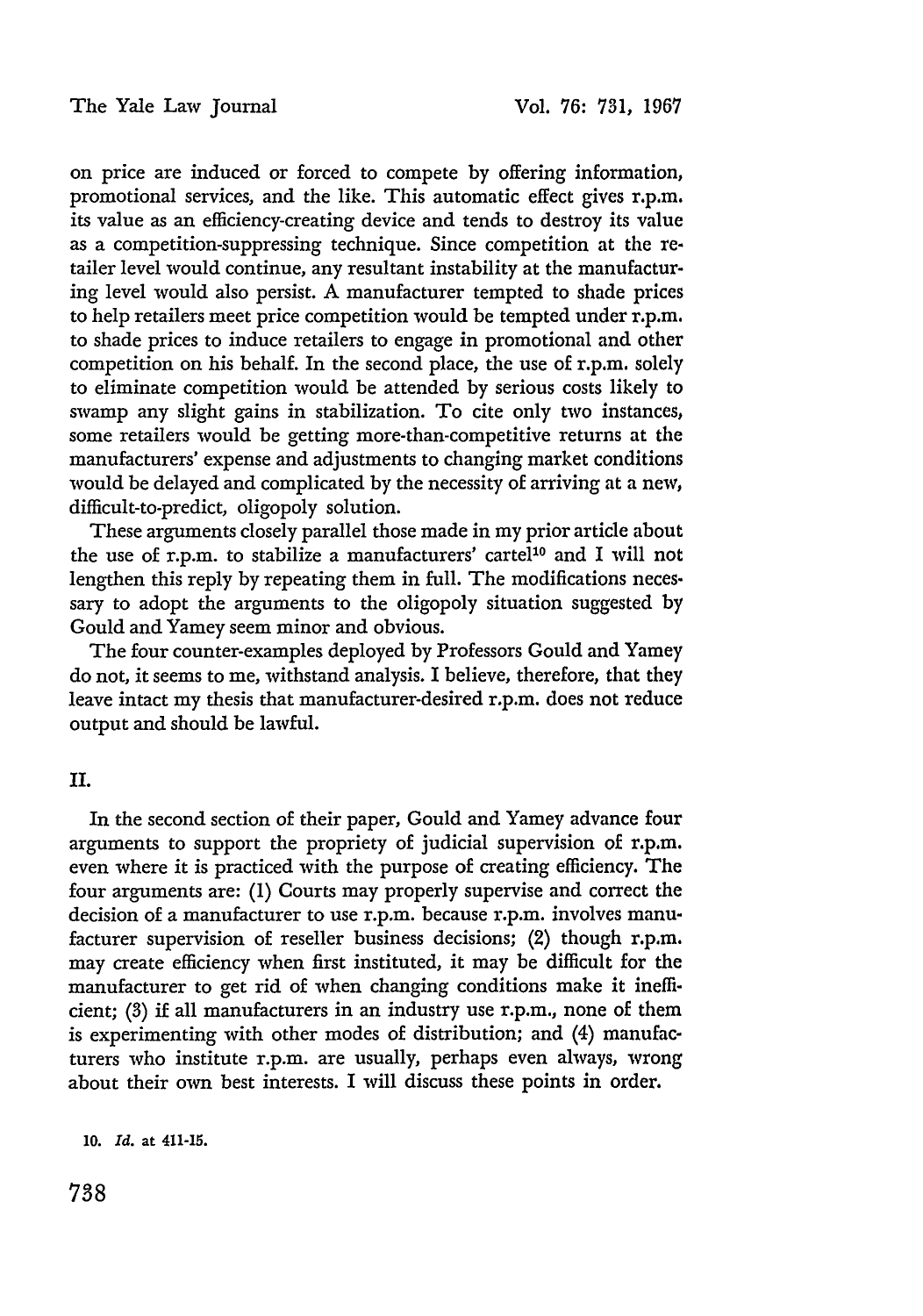#### Reply to Professors Gould and Yamey

**(1)** Gould and Yamey appear to have misconceived my argument on this point. My thesis is that the decision to use r.p.m. in order to attain distributive efficiency is like any other management decision related to the most efficient method of production or sales. Courts are hardly equipped to act as super managements and ratify or reject normal business judgments. Such a notion, generally applied, would turn the antitrust laws into a mandate for the judiciary, of all inconceivable institutions, to manage the now private sector of the economy. Antitrust can only perform a useful function if the courts confine themselves to striking down such practices as appear likely to restrict output. When analysis suggests the practice has no such potentiality the courts should not attempt to instruct business managements on how to maximize net revenues.

Judicial supervision of managements' normal business judgment is in no way the same phenomenon as manufacturer control of resellers' prices. When the manufacturer finds r.p.m. profitable, r.p.m. is in the best interest of the consumers. The fact that some resellers would prefer to be free of r.p.m. in such cases is of no significance since each reseller's interest is parochial. The manufacturer's more general judgment should prevail. This argument rests upon the idea of consumer sovereignty. It does not depend in any way upon a notion that the resellers may be said to have "agreed" to r.p.m. Not only should non-signer clauses be lawful but the manufacturer should be permitted to control resale prices by notice without the purely symbolic act of signing an r.p.m. agreement with at least one reseller.

(2) This objection rests on two assumptions: that manufacturers will probably make long-range mistakes about the efficiency of r.p.m.; and that when altered conditions make r.p.m. inefficient manufacturers will be unable to abandon it. Both of these assumptions seem invalid. It is, it seems to me, completely implausible that we know better than business management how they may best serve their own interests. Should a particular r.p.m. system become inefficient due to unforeseen changes, moreover, it will be to the interest of resellers as a group, as well as the manufacturer, to discontinue the practice. I fail to see the impossibility of getting rid of r.p.m. under such circumstances.

There may, of course, be some reseller resistance to the abolition of r.p.m. on a product, but so may there be to the institution of r.p.m. I see no reason why the resistance is likely to be more difficult to overcome in one case than in the other. The fact that incorrect decisions cannot be reversed painlessly and costlessly is no argument against leaving businessmen power to make decisions. I would suppose that an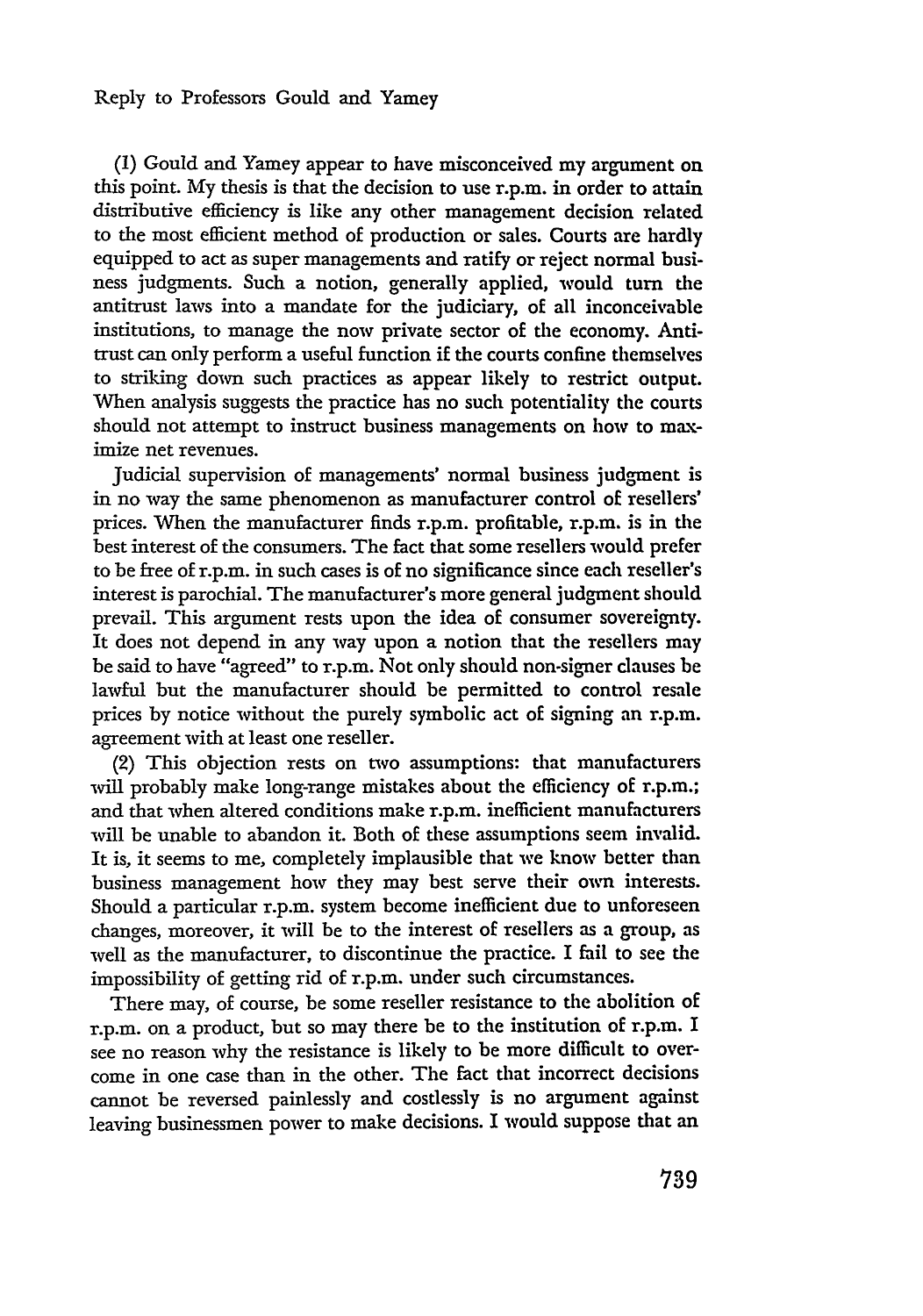unwise investment in plant facilities would often prove more costly to reverse than an unwise decision to try r.p.m.

**(3)** Where all manufacturers in an industry use r.p.m. it is by definition true that none of them is currently experimenting with non-r.p.m. What that proves I do not know. It might also be remarked that where the law forbids r.p.m. none of the manufacturers is experimenting with r.p.m. At least in the former situation any manufacturer is free to try another policy any time he thinks the experiment worthwhile, and he may do so in selected areas or on a distinct brand without committing himself generally. That seems infinitely preferable to a rule, argued in terms of discovery of information, which prohibits the discovery of information.

(4) I confess I do not know what to make of the suggestion that manufacturers are persistently wrong in using r.p.m. Gould and Yamey cite no evidence of such invariable error. If that were true, one should expect only gratitude and relief from businessmen who have had their r.p.m. systems dismantled by law. Instead, one often finds such businessmen curiously eager to repeat their "mistake" and striving to use other legal devices, such as agency and consignment sales, to achieve control of their outlets' prices. If r.p.m. really is always a mistake, we can account for this repetitive self-destructive behavior only by postulating for businessmen some instinctual force that draws them to r.p.m. the way lemmings are drawn into the sea.

#### III.

Professors Gould and Yamey suggest that the criterion I use for judging the desirability of r.p.m.—its effect upon output—is too simple. I argued in the first installment of my article that output effect is a valid criterion because it is related to consumer welfare and provides rules suitable for principled administration by courts.<sup>11</sup> Gould and Yamey note that I have grounded this test in welfare economics but object that I did not "make sufficiently clear **...** the restrictive nature of the assumptions underpinning this welfare proposition." They note that the "necessary qualifications" to the output-effect criterion are "numerous and their discussion highly technical and somewhat esoteric." Though the authors do not indicate what the "necessary qualifications" are or how they would modify my policy conclusions, I take them to be suggesting that welfare economics would require expansion

**11.** See 74 **YALE L.J. 775, 829-47.**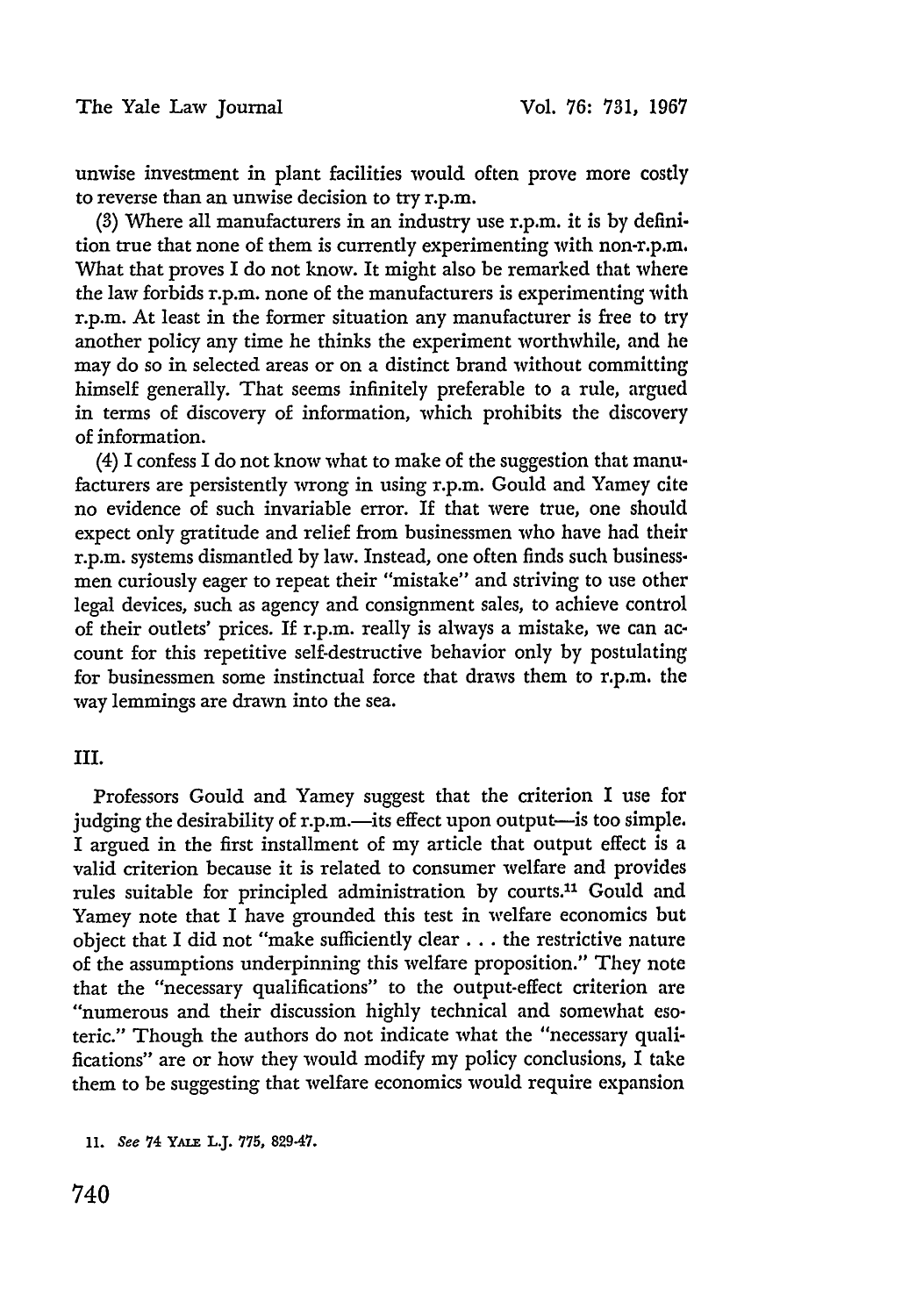of my criterion to account for income effects and second best theory. For several reasons, I believe this suggestion should be rejected.

I do not, of course, claim that effect upon output is the sole test supported by welfare economics. I do contend that it is the only appropriate criterion for antitrust law. I will attempt very briefly to show why that is true.

Every action or inaction in the business world has income effects, that is, alters or confirms the existing distribution of income. Antitrust law could not deal with income effects without undertaking to judge every business action (plant location, machinery purchase, wage determination, inventory control, and so on). Several insuperable objections to an income-effect criterion in antitrust are at once apparent: the present structure of antitrust does not contemplate judicial regulation of all aspects of business activity; detailed judicial regulation of this variety would be disastrous for the economy; courts do not have the equipment to trace income effects; and a court is not the appropriate organ of government to make the intensely political determination of which income effects are desirable and which undesirable, that is, how income should be redistributed in our society. The political choice between potential income recipients is obviously a task for the legislature, and that body has tools, such as taxes and subsidies, which are far more direct, comprehensive, and effective in dealing with income distribution than antitrust can ever be.

The theory of second best indicates that some restrictions of output may be beneficial because they narrow relative divergences between price and marginal cost. The difficulty is that we are unable to apply this insight to specific cases. Take a manufacturer's use of r.p.m. as an illustration. In order to apply second best theory, the court would first have to measure the gap between price and marginal cost. That would be an exceedingly difficult task-probably one that is generally impossible since the measurement of marginal cost with any accuracy is usually impossible. Next, the court would have to inquire whether prohibiting r.p.m. would be likely to widen or narrow the divergence, thus adding utter conjecture to its initially suspect measurement. Third, the court would have to inquire whether there existed divergences between marginal cost and price in all industries making substitutes or complements and in all industries to and from which resources might move if r.p.m. in the case before it were struck down, and whether the divergences in such industries would thereby be increased or lessened. Finally, the court would have to judge whether the new equilibrium, across all affected industries, was likely to be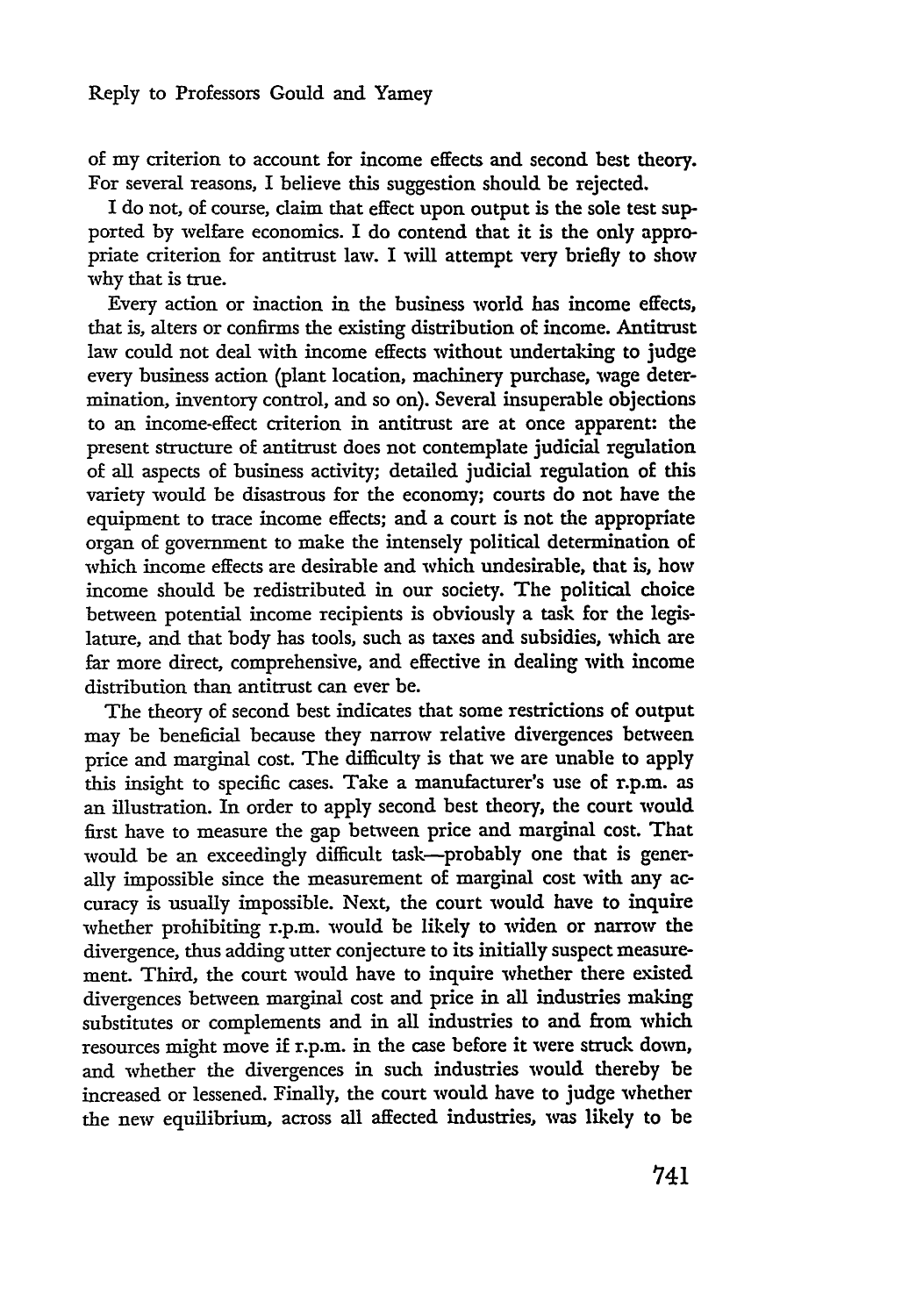better or worse for society. This, I suggest, is a task courts could not conceivably perform. I do not believe any institution could. To bring second best into antitrust, therefore, would accomplish nothing of value but would make the discovery and trial process so interminable and expensive that antitrust would be largely unenforceable.

I find it rather odd that Professors Gould and Yamey should recommend a rule against all r.p.m. because r.p.m. may restrict output, and, in the same paper, object that my thesis fails to take into account a theory which suggests that such restrictions may be desirable. Perhaps their remarks on welfare economics are simply a digression and not offered as relevant to the issue of r.p.m. If so, I hope I have adequately explained why, despite the qualifications one might wish were feasible, the output-effect criterion is the only criterion related to consumer welfare which is suitable for judicial employment.

Two further points are made by Gould and Yamey: (1) r.p.m. inhibits the freedom of resellers to experiment with new forms of retailing, thereby interfering with innovation and experiment; and (2) r.p.m. restricts the range of consumer choice.

The first point is a curious one, for Gould and Yamey urge the need for innovation and experiment in retailing in support of a rule against r.p.m. which chokes off innovation and experiment. 12 The consideration they raise really supports the rule I propose: making r.p.m. optional for the manufacturer. The manufacturer's interest in distributive efficiency is the same as the consumer's. When he decides whether to use r.p.m., the manufacturer must weigh the gains against the losses, including the loss of reseller experimentation. The courts should accept the manufacturer's judgment on the question as they should whenever a judgment as to comparative efficiencies is all that is involved. Under the rule I propose, moreover, innovation and experimentation by resellers need not be cut off. The manufacturer may, if he wishes, permit reseller experimentation in test markets or on particular products. Under the rule proposed by Gould and Yamey all experimentation involving r.p.m. would be closed off.

The second point raised by Gould and Yamey, the restriction of consumer choice, rests on the peculiar thought that only those consumers who prefer a product without r.p.m. are entitled to freedom of choice. If we admit that all consumers are entitled to vote with their dollars, we see that consumer choice will dictate the use or non-use of

<sup>12.</sup> This is essentially the same point as the third argument set forth **by** Gould and Yamey under section **II.**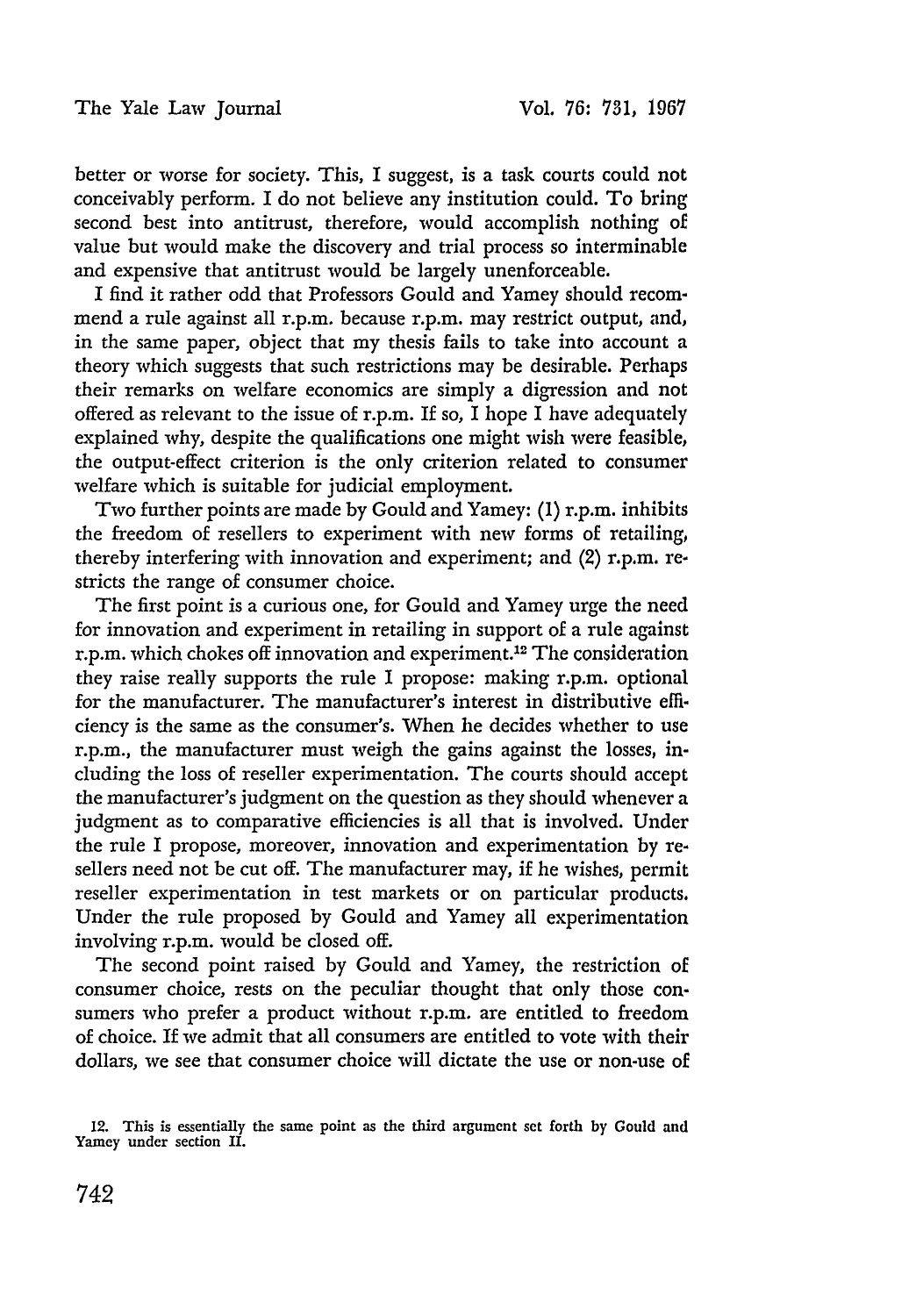r.p.m. When r.p.m. is the more profitable course for the manufacturer of product  $x$ , we know that consumers as a whole prefer product  $x$ with the reseller-provided information and service that is purchased by r.p.m. It is the point about the composition of the product all over again. When a detergent manufacturer adds bleach crystals to his product those consumers who prefer his detergent without bleach have had their choice restricted. But if the change proves profitable to the manufacturer, we may assume that consumers as a whole are better satisfied.<sup>13</sup> A law prohibiting the addition of bleach crystals would not widen the range of consumer choice but would restrict it. The same analysis applies to r.p.m. and the addition of reseller effort to the physical product.14 The consideration of consumer choice supports the proposal to legalize manufacturer-desired r.p.m.

- *13. See* note 4 *supra* and accompanying text.
- 14. *See* **75** YArE L.J. **373,** 475.